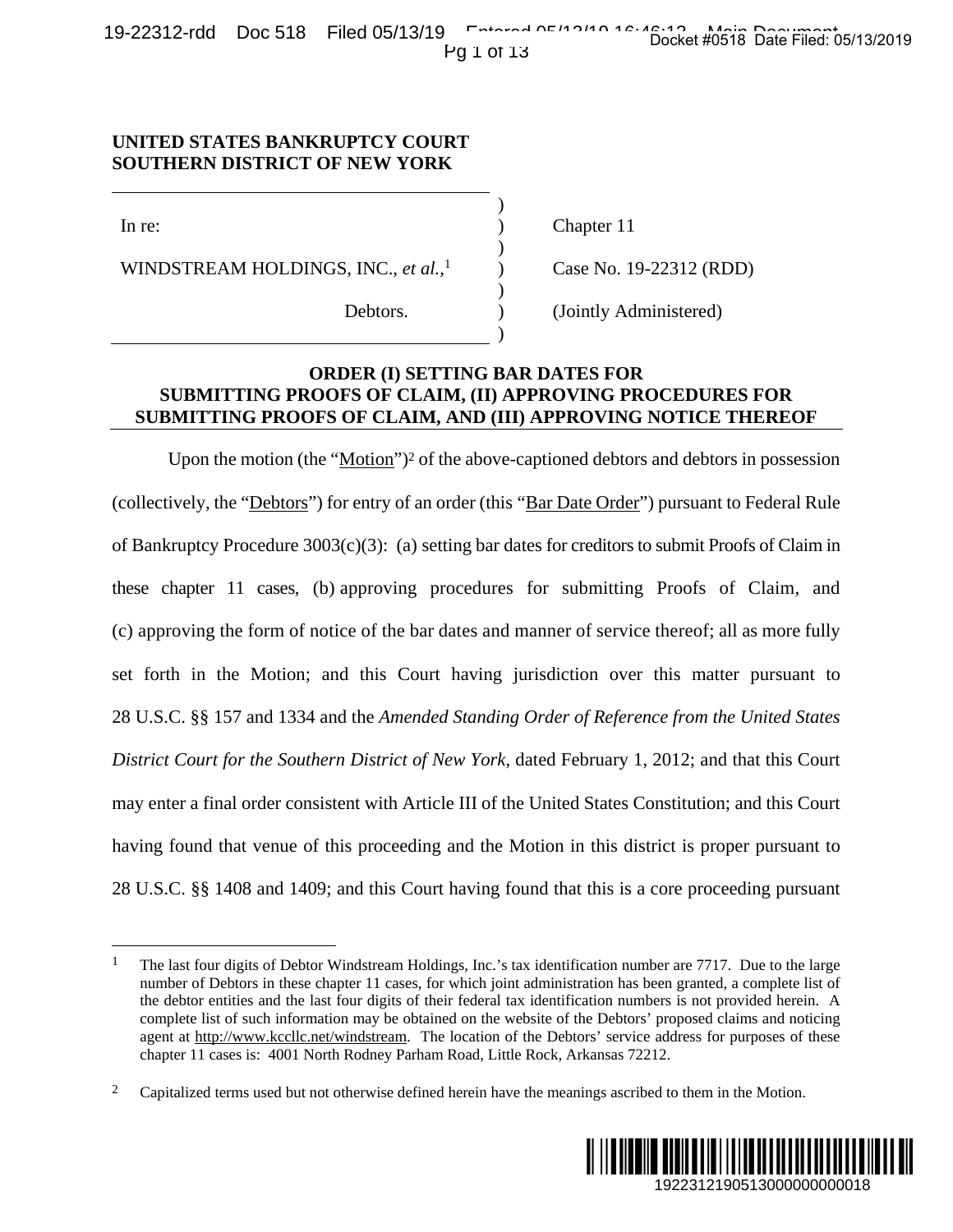#### 19-22312-rdd Doc 518 Filed 05/13/19 Entered 05/13/19 16:46:13 Main Document Pg 2 of 13

to 28 U.S.C. § 157(b); and this Court having found that the Debtors' notice of the Motion and opportunity for a hearing on the Motion were appropriate under the circumstances and no other notice need be provided; and this Court having reviewed the Motion and having heard the statements in support of the relief requested therein at a hearing, if any, before this Court (the "Hearing"); and this Court having determined that the legal and factual bases set forth in the Motion and at the Hearing establish just cause for the relief granted herein; and upon all of the proceedings had before this Court; and after due deliberation and sufficient cause appearing therefor, it is HEREBY ORDERED THAT:

1. The Motion is granted as set forth herein.

2. Except as otherwise provided herein, all persons and entities including, and without limitation, individuals, partnerships, corporations, joint ventures, and trusts, that assert a claim (as defined in section 101(5) of the Bankruptcy Code) against the Debtors which arose before the Petition Date, *including* claims pursuant to section 503(b)(9) of the Bankruptcy Code (each, a "503(b)(9) Claim"), shall submit a written proof of such Claim so that it is *actually received* by Kurtzman Carson Consultants LLC (the "Notice and Claims Agent") before **4:00 p.m. Eastern Time on July 15, 2019** (the "General Claims Bar Date") in accordance with this Bar Date Order.

3. Notwithstanding any other provision of this Bar Date Order, Proofs of Claim submitted by governmental units must be submitted so as to be *actually received* by the Notice and Claims Agent before **4:00 p.m. Eastern Time on August 26, 2019**  (the "Governmental Bar Date").

4. Any person or entity that holds a Claim arising from the rejection of an executory contract or unexpired lease must submit a Proof of Claim based on such rejection on or before the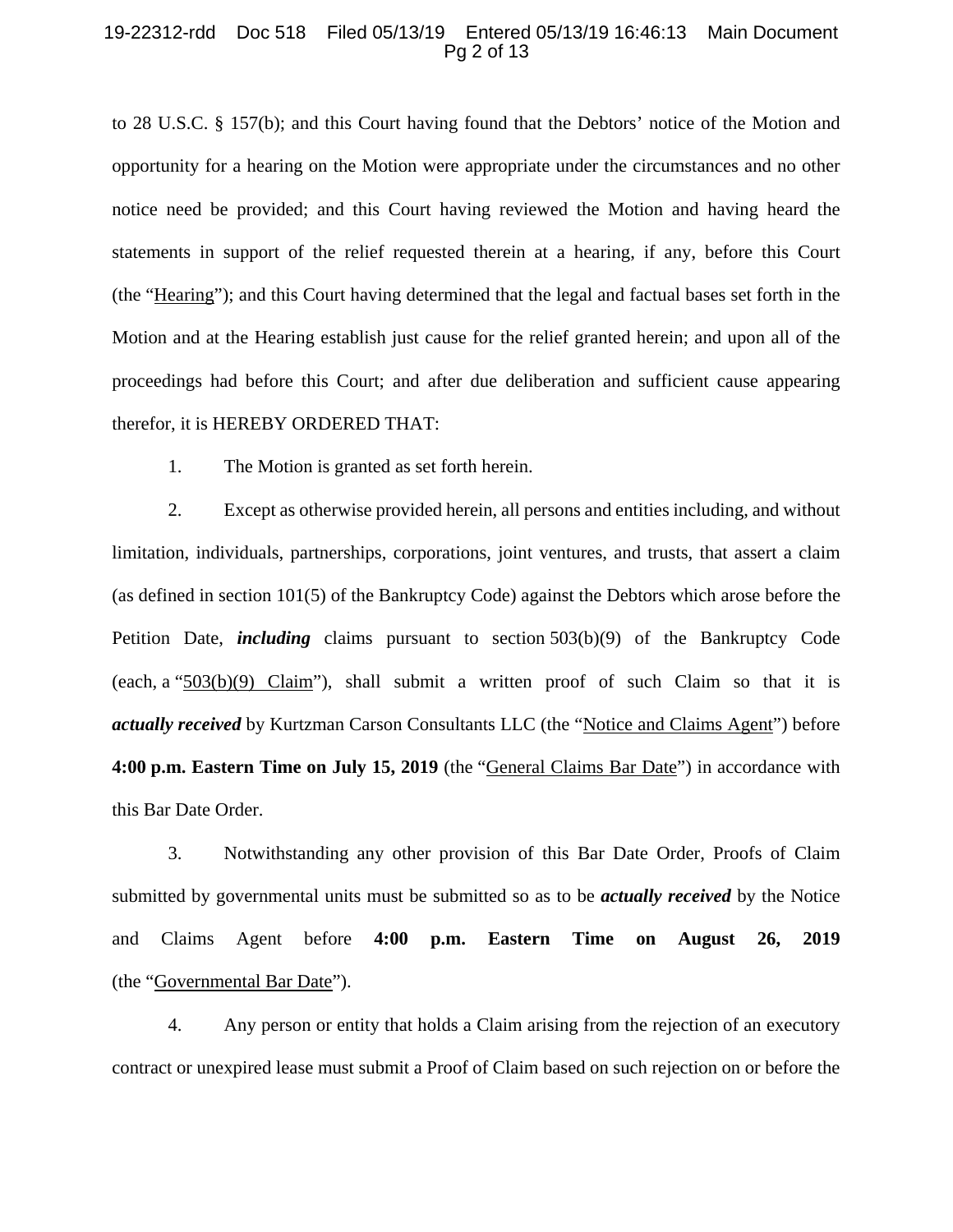#### 19-22312-rdd Doc 518 Filed 05/13/19 Entered 05/13/19 16:46:13 Main Document Pg 3 of 13

later of (a) the General Claims Bar Date and (b) any date this Court may fix in the applicable order authorizing such rejection and, if no such date is provided, 30 days from the date of entry of such order. The Debtors will provide notice of the Rejection Bar Date to the contract or lease counterparty whose contract or lease is being rejected at the time the Debtors reject any executory contract or unexpired lease.

5. If the Debtors amend or supplement their Schedules subsequent to the date hereof, the Debtors shall provide notice of any amendment or supplement to the holders of Claims affected thereby. The Debtors shall also provide such holders with notice that they will be afforded at least 45 days from the date of such notice to submit Proofs of Claim with respect to Claims affected by the amendment or supplement of the Schedules or otherwise be forever barred from doing so.

6. In accordance with Bankruptcy Rule  $3003(c)(2)$  and the Guidelines, any holder of a Claim that is not excepted from the requirements of the Bar Date Order and fails to timely submit a Proof of Claim in the appropriate form shall be forever barred, estopped, and enjoined from: (a) asserting such Claim against the Debtors and their chapter 11 estates, (b) voting on any chapter 11 plan filed in this case on account of such Claim, and (c) participating in any distribution in these chapter 11 cases on account of such Claim.

7. As appropriate, the Debtors shall mail one or more Proof of Claim forms substantially similar to the Form of Proof of Claim annexed as **Exhibit B** to the Motion, which is hereby approved, indicating on the form how the Debtors have listed such creditor's Claim in the Schedules (including the identity of the Debtors, the amount of the Claim and whether the Claim has been scheduled as "contingent," "unliquidated," or "disputed.")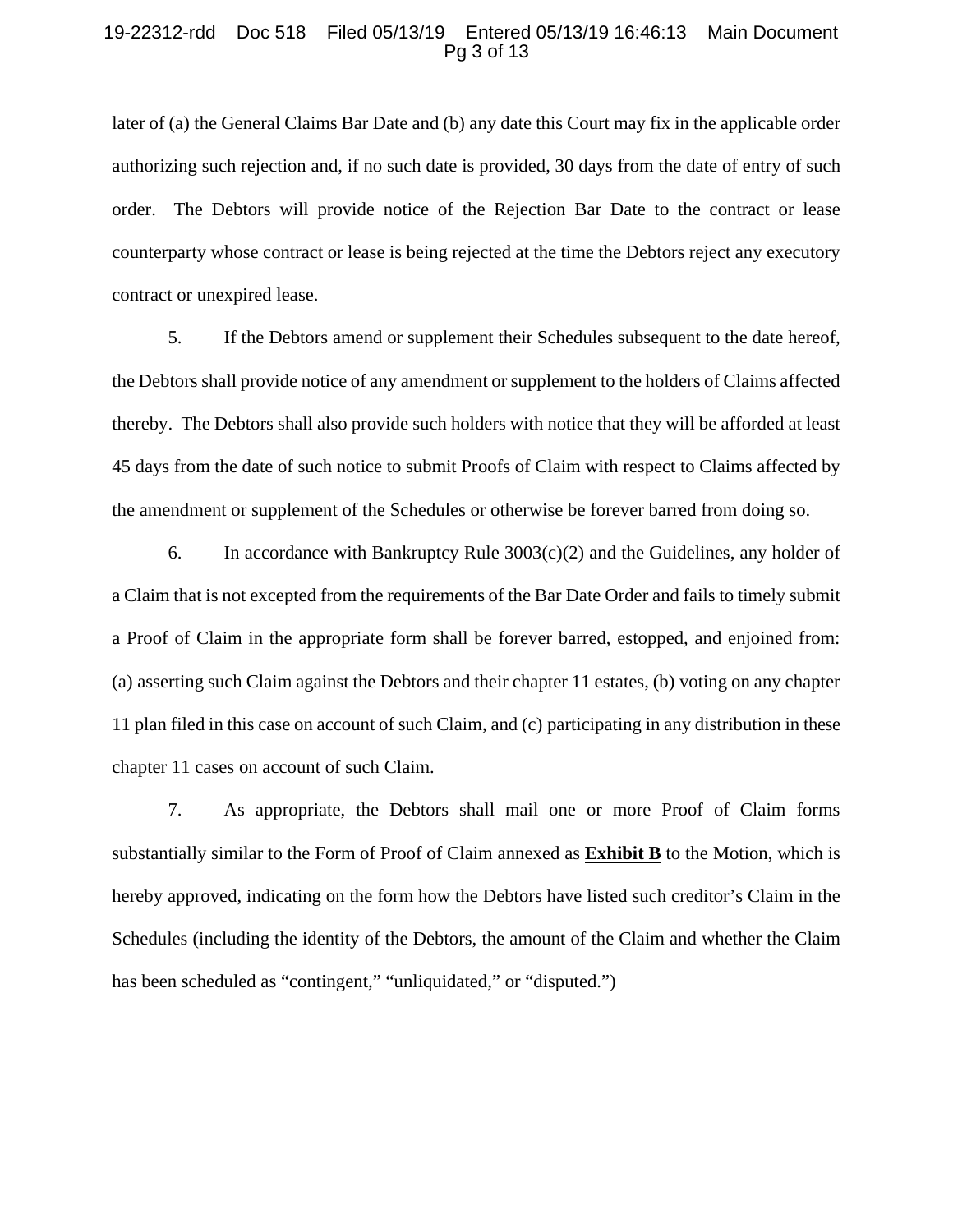### 19-22312-rdd Doc 518 Filed 05/13/19 Entered 05/13/19 16:46:13 Main Document Pg 4 of 13

8. The following procedures for the submission of Proofs of Claim asserting Claims

against the Debtors in these chapter 11 cases shall apply:

- a. Each Proof of Claim must: (i) be written in English; (ii) include a Claim amount denominated in United States dollars; (iii) conform substantially with the Proof of Claim Form provided by the Debtors or Official Form 410; (iv) be signed or electronically transmitted through the interface available on the Notice and Claims Agent's website at http://www.kccllc.net/windstream by the claimant or by an authorized agent or legal representative of the claimant; and (v) unless otherwise consented to by the Debtors in writing, include supporting documentation.
- b. In addition to the requirements set forth in (a) above, any Proof of Claim asserting a  $503(b)(9)$  Claim must also: (i) include the value of the goods delivered to and received by the Debtors in the 20 days prior to the Petition Date; (ii) attach any documentation identifying the particular invoices for which the  $503(b)(9)$  Claim is being asserted; (iii) attach documentation of any reclamation demand made to any Debtor under section 546(c) of the Bankruptcy Code (if applicable); and (iv) set forth whether any portion of the 503(b)(9) Claim was satisfied by payments made by the Debtors pursuant to any order of the Court authorizing the Debtors to pay prepetition Claims.
- c. Parties who wish to receive proof of receipt of their Proofs of Claim from the Notice and Claims Agent must also include with their Proof of Claim a copy of their Proof of Claim and a self-addressed, stamped envelope.
- d. Each Proof of Claim must specify by name and case number the Debtor against which the Claim is submitted. A Proof of Claim submitted under Case No. 19-22312 or that does not identify a Debtor will be deemed as submitted only against Windstream Holdings, Inc.; *provided*, *however* that the Debtors may, in their sole discretion, permit a creditor to file one or more consolidated Proofs of Claim against more than one Debtors, provided, further, that such consolidated Proof of Claim must (i) provide against which Debtors the claim is asserted and (ii) set forth the basis for and dollar amounts of each claim the creditor holds against each respective Debtor. A Proof of Claim that names a subsidiary Debtor but is submitted under the Case No. 19-22312 will be treated as having been submitted against the subsidiary Debtor with a notation that a discrepancy in the submission exists.
- e. If the holder asserts a Claim against more than one Debtor or has Claims against different Debtors, a separate Proof of Claim Form must be submitted with respect to each Debtor. To the extent more than one Debtor is listed on the Proof of Claim, such Claim will be treated as if submitted only against the first-listed Debtor.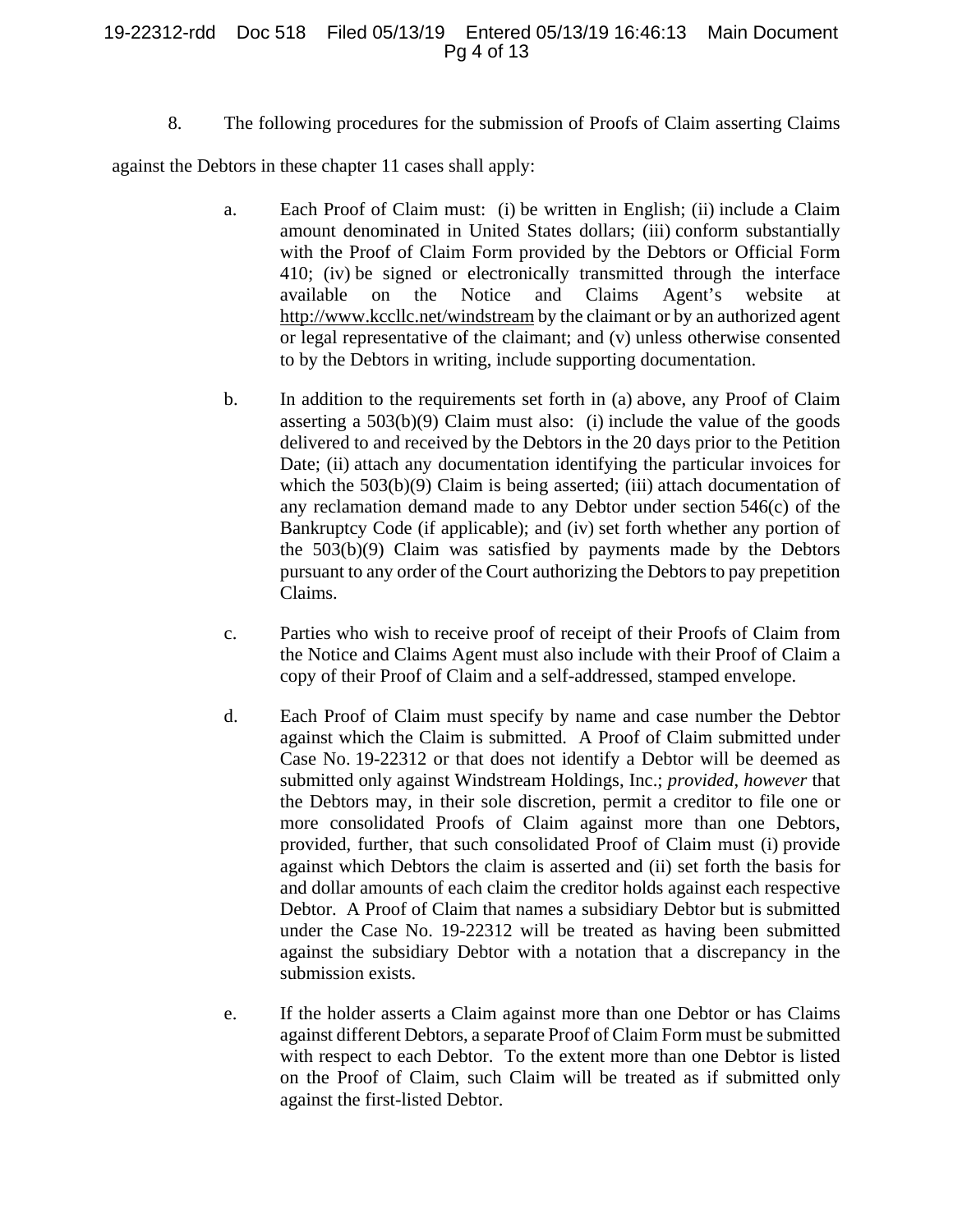## 19-22312-rdd Doc 518 Filed 05/13/19 Entered 05/13/19 16:46:13 Main Document Pg 5 of 13

f. Each Proof of Claim, including supporting documentation, must be submitted so that the Notice and Claims Agent *actually receives* the Proof of Claim on or before the applicable Bar Date by: (i) electronically using the interface available on the Notice and Claims Agent's website at http://www.kccllc.net/windstream, or (ii) first-class U.S. Mail, overnight mail or other hand-delivery system, which Proof of Claim must include an *original* signature, at the following address: Windstream Holdings, Inc. Claims Processing Center, c/o Kurtzman Carson Consultants LLC, 222 N. Pacific Coast Highway, Suite 300, El Segundo, CA 90245.

## **PROOFS OF CLAIM SUBMITTED BY FACSIMILE OR ELECTRONIC MAIL WILL NOT BE ACCEPTED AND WILL NOT BE DEEMED TIMELY SUBMITTED.**

9. The following persons or entities need *not* submit a Proof of Claim in these

chapter 11 cases on or prior to the General Claims Bar Date:

 $\overline{a}$ 

- a. any person or entity that has already submitted a Proof of Claim against the Debtors with the Clerk of the Court or the Debtors' Notice and Claims Agent (defined herein) in a form substantially similar to Official Bankruptcy Form No. 410;
- b. any person or entity whose Claim is listed on the Schedules filed by the Debtors; provided that (i) the Claim is *not* scheduled as "disputed," "contingent," or "unliquidated"; (ii) the claimant agrees with the amount, nature, and priority of the Claim as set forth in the Schedules; and (iii) the claimant does not dispute that the Claim is an obligation of the specific Debtor against which the Claim is listed on the Schedules;
- c. (i) the DIP Secured Parties, on account of claims arising under the DIP Loan Documents, and (ii) the Prepetition Secured Parties, on account of claims arising under the Prepetition Debt Documents;3
- d. any holder of a Claim that has already been paid in full;
- e. any entity whose claim has previously been allowed by a final order of the Court;
- f. any holder of a Claim for which a specific deadline has previously been fixed by the Court;

 $3$  Capitalized terms used but not defined in this Paragraph 9(c) and in Paragraph 11 shall have the meanings set forth in the *Final Order (A) Authorizing the Debtors to Obtain Postpetition Financing, (B) Authorizing the Debtors to Use Cash Collateral, (C) Granting Liens and Providing Superpriority Administrative Expense Status, (D) Granting Adequate Protection to the Prepetition Secured Parties, (E) Modifying the Automatic Stay, and (F) Granting Related Relief* [Docket No. 376] (the "Final DIP Order").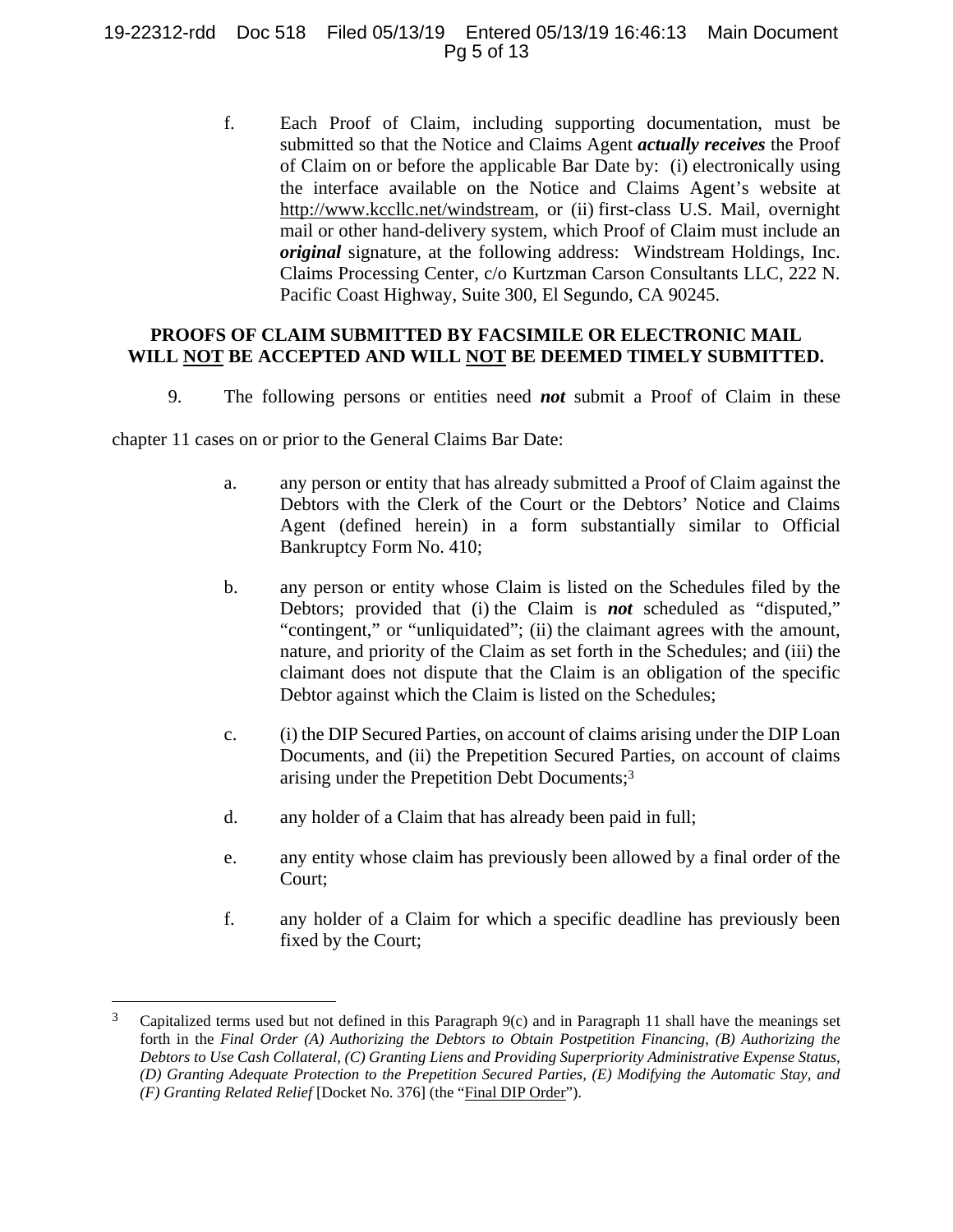- g. any Debtor having a Claim against another Debtor;
- h. any holder of a Claim based on an equity interest in the Debtors;
- i. any holder of a Claim allowable under sections 503(b) and 507(a)(2) of the Bankruptcy Code as an expense of administration incurred in the ordinary course, *provided* that any person or entity asserting a Claim entitled to administrative expenses status under section 503(b)(9) of the Bankruptcy Code must assert such claims by filing a request for payment or a Proof of Claim on or prior to the General Claims Bar Date;
- j. any current employee of the Debtors and any labor union authorized by law to represent any current employee, in each case solely with respect to any claim related to wages, salaries, vacation or other compensation arising in the ordinary course of business and previously authorized to be paid by order of the Court including the *Final Order Authorizing the Debtors to (I) Pay Prepetition Employee Wages, Salaries, Other Compensation, and Reimbursable Employee Expenses and (II) Continue Employee Benefits Programs* [Docket No. 378]; *provided* that if the Debtors provide written notice to any current employee stating that the Debtors do not intend to exercise their authority to pay such claim, such employee shall have until the later of (i) the General Claims Bar Date, and (ii) 30 days from the date of service of such written notice, to file a proof of claim; *provided, further* that a current employee must submit a Proof of Claim by the General Claims Bar Date for all other Claims arising before the Petition Date, including Claims for wrongful termination, discrimination, harassment, hostile work environment, and retaliation;
- k. any current or former officer, manager, or director of the Debtors asserting Claims for indemnification, contribution, and/or reimbursement arising as a result of such officer's, manager's, or director's prepetition or postpetition services to the Debtors; and
- l. claims for fees and expenses of professionals retained in these proceedings.

10. Notwithstanding anything to the contrary set forth in the Bar Date Order, the Bar Date Notices, the Bankruptcy Code, the Federal Rules of Bankruptcy Procedure, or local bankruptcy rules that would otherwise require the Pension Benefit Guaranty Corporation (the "PBGC") to file a separate proof of claim against each Debtor on account of each claim against such entity, any proof of claim or amendment filed against any Debtor shall be deemed to be filed and asserted by the PBGC against every Debtor. The foregoing is intended solely for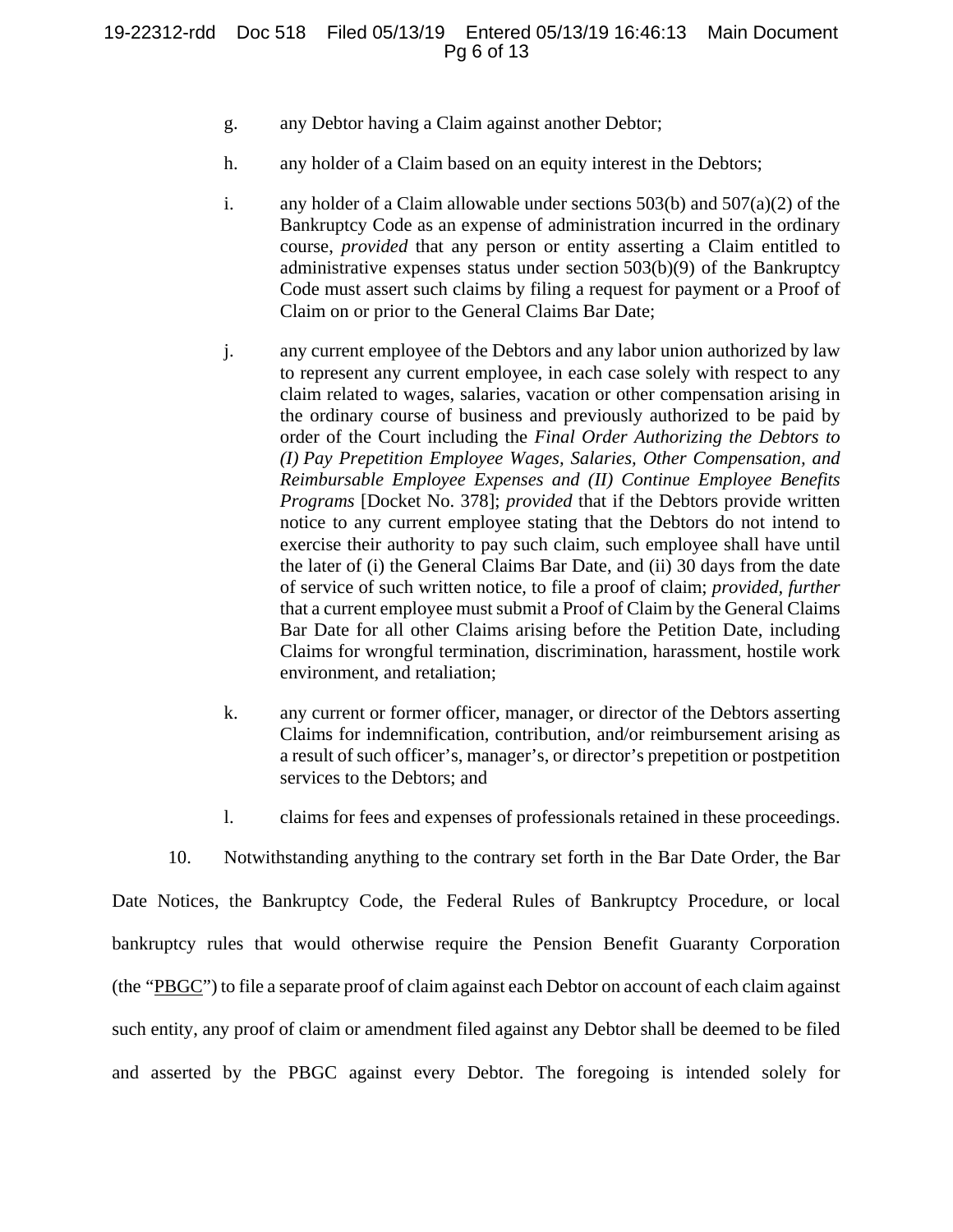#### 19-22312-rdd Doc 518 Filed 05/13/19 Entered 05/13/19 16:46:13 Main Document Pg 7 of 13

administrative convenience and shall not be deemed to constitute an agreement or admission as to the validity of any claims and shall not affect the substantive rights of any of the Debtors, the PBGC, or any other party in interest, including with respect to the allowance, amount, or priority of the PBGC's claims or with respect to any objection, defense, offset, or counterclaim related to the PBGC's claims or any party's rights to contest or object to any proofs of claim filed by the PBGC on any grounds. No claim filed by the PBGC shall be disallowed, reduced, or expunged on the basis that it is filed only against one Debtor.

11. Notwithstanding anything to the contrary set forth in the Bar Date Order, the Bar Date Notices, the Bankruptcy Code, the Federal Rules of Bankruptcy Procedure, or local bankruptcy rules that would otherwise require the Communication Workers of America, AFL-CIO, CLC (the "CWA") to file a separate proof of claim against each Debtor on account of each claim against such entity, any proof of claim or amendment filed against any Debtor shall be deemed to be filed and asserted by the CWA against every Debtor. The foregoing is intended solely for administrative convenience and shall not be deemed to constitute an agreement or admission as to the validity of any claims and shall not affect the substantive rights of any of the Debtors, the CWA, or any other party in interest, including with respect to the allowance, amount, or priority of the CWA's claims or with respect to any objection, defense, offset, or counterclaim related to the CWA's claims or any party's rights to contest or object to any proofs of claim filed by the CWA on any grounds. No claim filed by the CWA shall be disallowed, reduced, or expunged on the basis that it is filed only against one Debtor.

12. Nothing in this Bar Date Order shall prejudice the right of the Debtors or any other party in interest to dispute or assert offsets or defenses to any Claim reflected in the Schedules.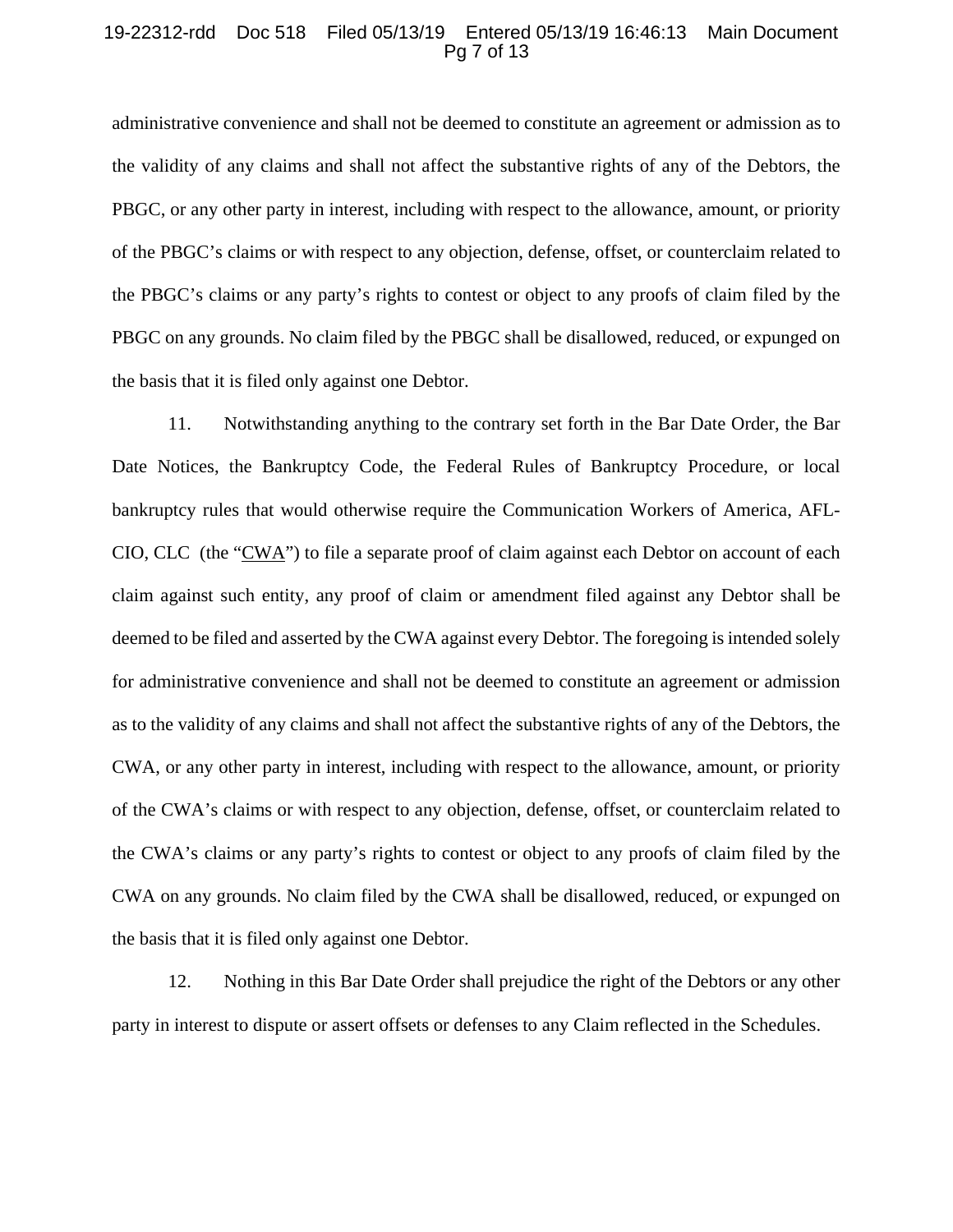#### 19-22312-rdd Doc 518 Filed 05/13/19 Entered 05/13/19 16:46:13 Main Document Pg 8 of 13

13. Notwithstanding anything to the contrary in this Bar Date Order, the Prepetition Secured Parties are authorized to file one master Proof of Claim (any such claim, a "Master Proof of Claim") pursuant to paragraph 27 of the Final DIP Order for any claims arising under the Prepetition Debt Documents or the Final Dip Order. As to any Prepetition Secured Parties, paragraph 27 of the Final DIP Order shall govern and control with respect to any such Master Proof of Claim that a Prepetition Secured Party elects to submit, and the terms of such paragraph 27 shall control to the extent inconsistent with this Bar Date Order. Any Prepetition Secured Party that elects to file a Master Proof of Claim shall further be authorized to amend, supplement, or otherwise modify such Master Proof of Claim from time to time.

14. Notwithstanding anything to the contrary in this Bar Date Order, each administrative agent, collateral agent, or indenture trustee (the "Prepetition Agents/Trustees") under the Debtors' prepetition funded debt documents (other than the Prepetition Secured Parties, which are governed by the immediately preceding paragraph and the Final DIP Order) is authorized to file a Master Proof of Claim on behalf of itself and any or all holders (each, a "Debt Claim Holder") of claims under the applicable funded debt documents (collectively, the "Debt Claims"). Any such Master Proof of Claim shall have the same effect as if each applicable Debt Claim Holder had individually filed a Proof of Claim against each applicable Debtor on account of such Debt Claim Holder's Debt Claim. The Prepetition Agents/Trustees shall further be authorized to amend, supplement, or otherwise modify such Master Proof of Claim from time to time, to the extent permitted by applicable law. The Prepetition Agents/Trustees shall not be required to file with a Master Proof of Claim any instruments, agreement, or other documents evidencing the obligations referenced in such Master Proof of Claim, which instruments, agreements, or other documents will be provided upon written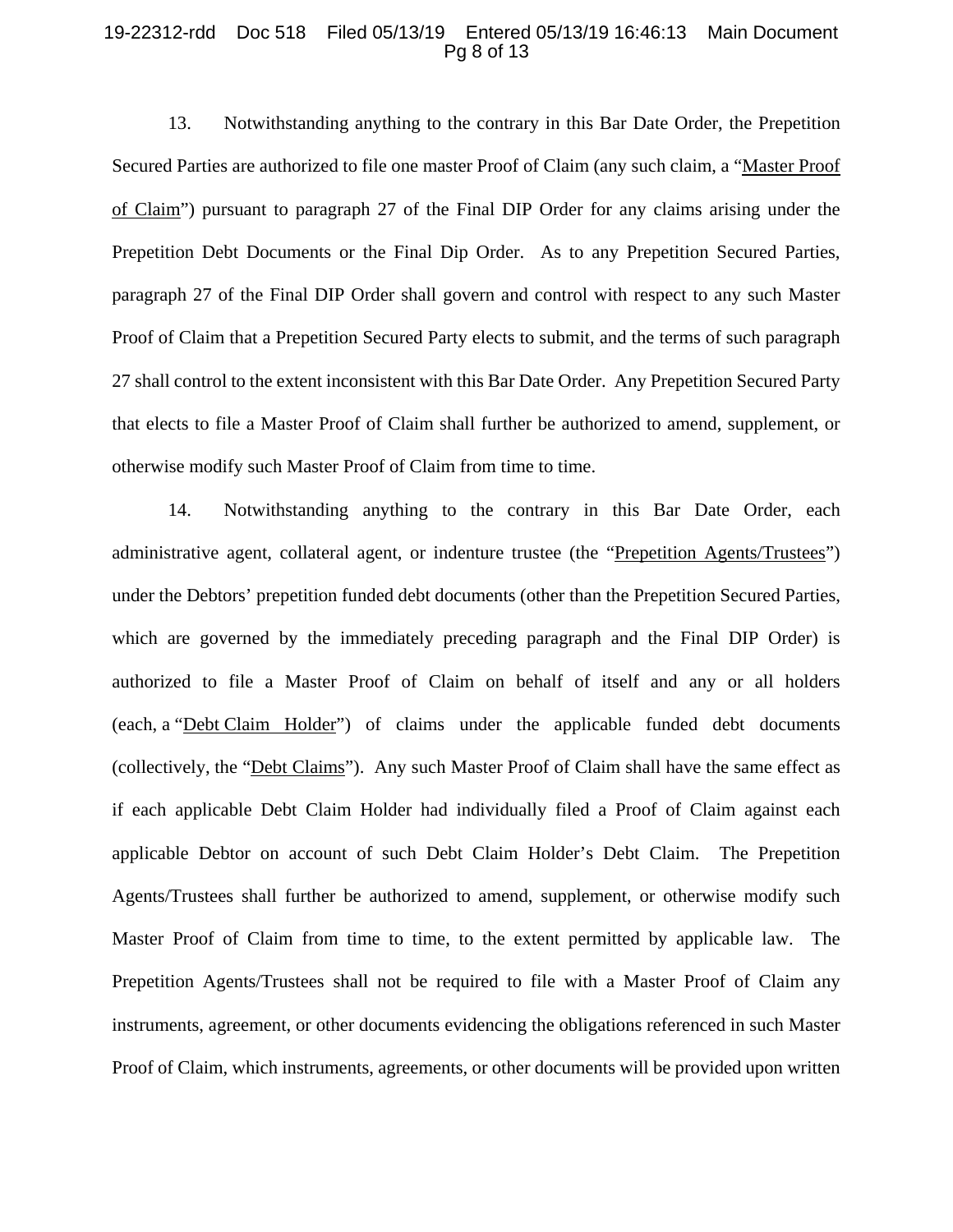### 19-22312-rdd Doc 518 Filed 05/13/19 Entered 05/13/19 16:46:13 Main Document Pg 9 of 13

request by counsel to the Debtors to counsel for the applicable Prepetition Agent/Trustee. For administrative convenience, any Master Proof of Claim authorized herein may be filed in the case of Debtor Windstream Holdings, Inc. Case No. 19-22312 (RDD) (the "Lead Case"), with respect to all amounts asserted in such Master Proof of Claim, and such Master Proof of Claim shall be deemed to be filed and asserted by the applicable entity or entities against every Debtor that is liable for the applicable claim so long as such authorized Master Proof of Claim sets forth in reasonable detail the basis for such claim and, to the extent reasonably possible, the amount asserted against each applicable Debtor. No authorized Master Proof of Claim shall be disallowed, reduced, or expunged on the basis that it is filed only in the Lead Case. For the avoidance of doubt, the provisions set forth in this paragraph and any Master Proof of Claim filed pursuant to the terms hereof are intended solely for the purpose of administrative convenience and shall not affect the substantive rights of any party-in-interest or their respective successors-in-interest, including, without limitation, the rights of any Prepetition Agents/Trustees or any Debt Claim Holder as holders of a Debt Claim against the Debtors under applicable law, and the numerosity requirements set forth in section 1126 of the Bankruptcy Code.

15. Notwithstanding anything to the contrary in this Bar Date Order, the Bankruptcy Code, the Bankruptcy Rules, the Local Bankruptcy Rules for the Southern District of New York, any order of this Court, or any proof of claim form or notice of the bar date, (a) ACE American Insurance Company on its own behalf and on behalf of all of its affiliates and successors (collectively, the "ACE Companies") may file a single consolidated proof of claim (the "ACE Proof of Claim") in the Lead Case, which shall be deemed filed by each of the ACE Companies not only in the Lead Case, but also in the chapter 11 case of each of the Debtors; (b) Federal Insurance Company on its own behalf and on behalf of all of its affiliates and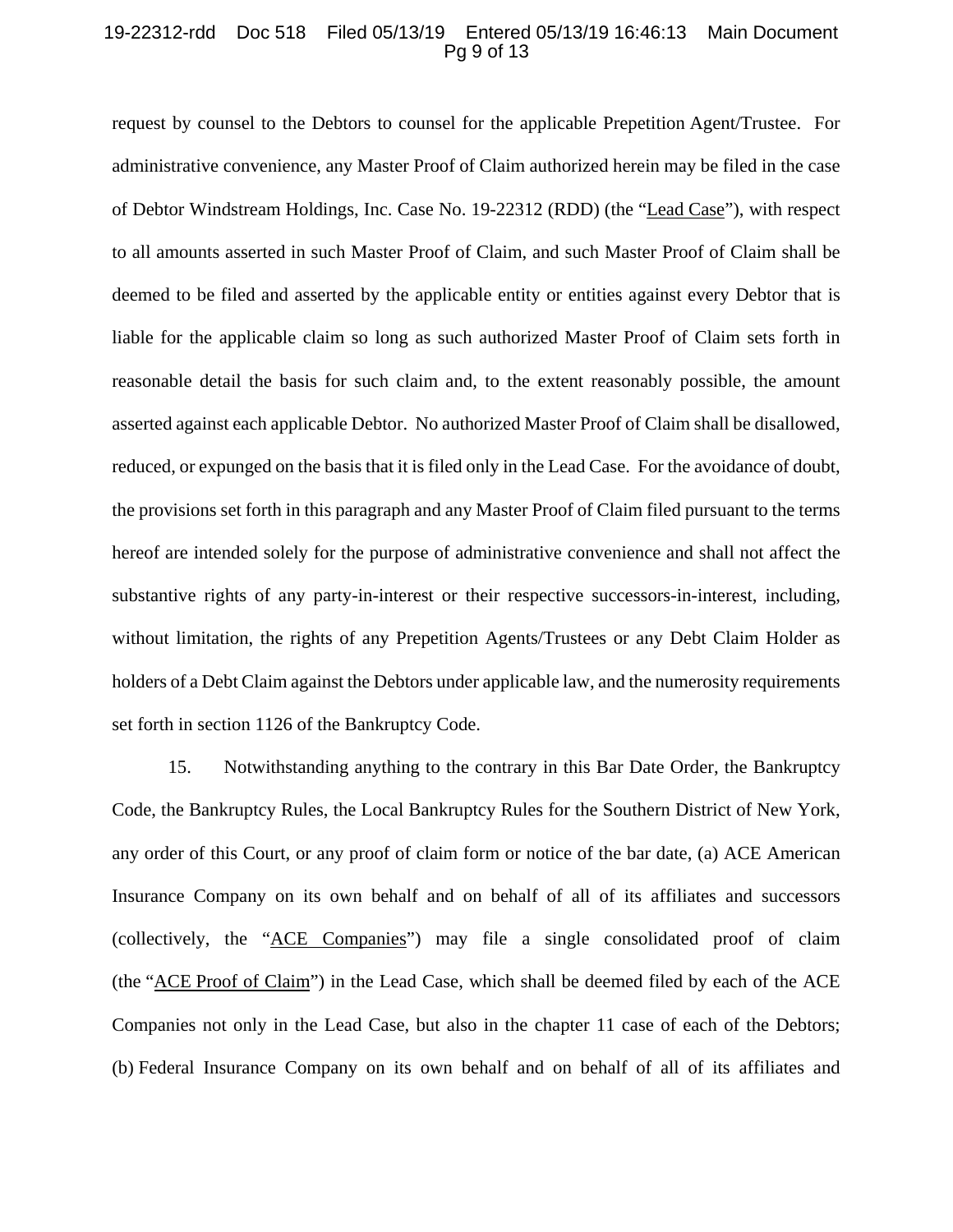### 19-22312-rdd Doc 518 Filed 05/13/19 Entered 05/13/19 16:46:13 Main Document Pg 10 of 13

successors (collectively, the "Chubb Companies") may file a single consolidated proof of claim (the "Chubb Proof of Claim" and collectively with the ACE Proof of Claim, the "Consolidated Claims") in the Lead Case, which shall be deemed filed by each of the Chubb Companies not only in the Lead Case, but also in the chapter 11 case of each of the Debtors; and (c) as the documents supporting the Consolidated Claims are voluminous and contain confidential information, and with the written consent of the Debtors, the documents supporting the Consolidated Claims will not be filed with the Consolidated Claims. Nothing contained in this paragraph shall be construed as a waiver or modification of any rights, claims or defenses, including, without limitation, the right of the ACE Companies or the Chubb Companies to (a) assert joint and several liability against some or all of the Debtors, (b) modify the Debtor(s) against which the Consolidated Claims are asserted, or (c) amend the amount or nature of the Consolidated Claims; *provided*, *however*, that the Consolidated Claims shall not be disallowed, reduced or expunged solely on the basis that the Consolidated Claims are filed (i) only in the Lead Case and only against Windstream Holdings, Inc. (instead of in the bankruptcy cases of each or any of the other Debtors), and/or (ii) only by either ACE American Insurance Company or Federal Insurance Company (instead of by each of the ACE Companies and the Chubb Companies).

16. The notice substantially in the form annexed as  $\overline{\text{Exhibit C}}$  to the Motion is approved and shall be deemed adequate and sufficient if served by first-class mail at least 21 days prior to the General Claims Bar Date on:

- a. the Master Service List (as defined in the Case Management Order and available on the Debtors' case website at www.kccllc.net/windstream);
- b. all known creditors and other known holders of potential Claims against the Debtors, including all persons or entities listed in the Schedules for which the Debtors have addresses;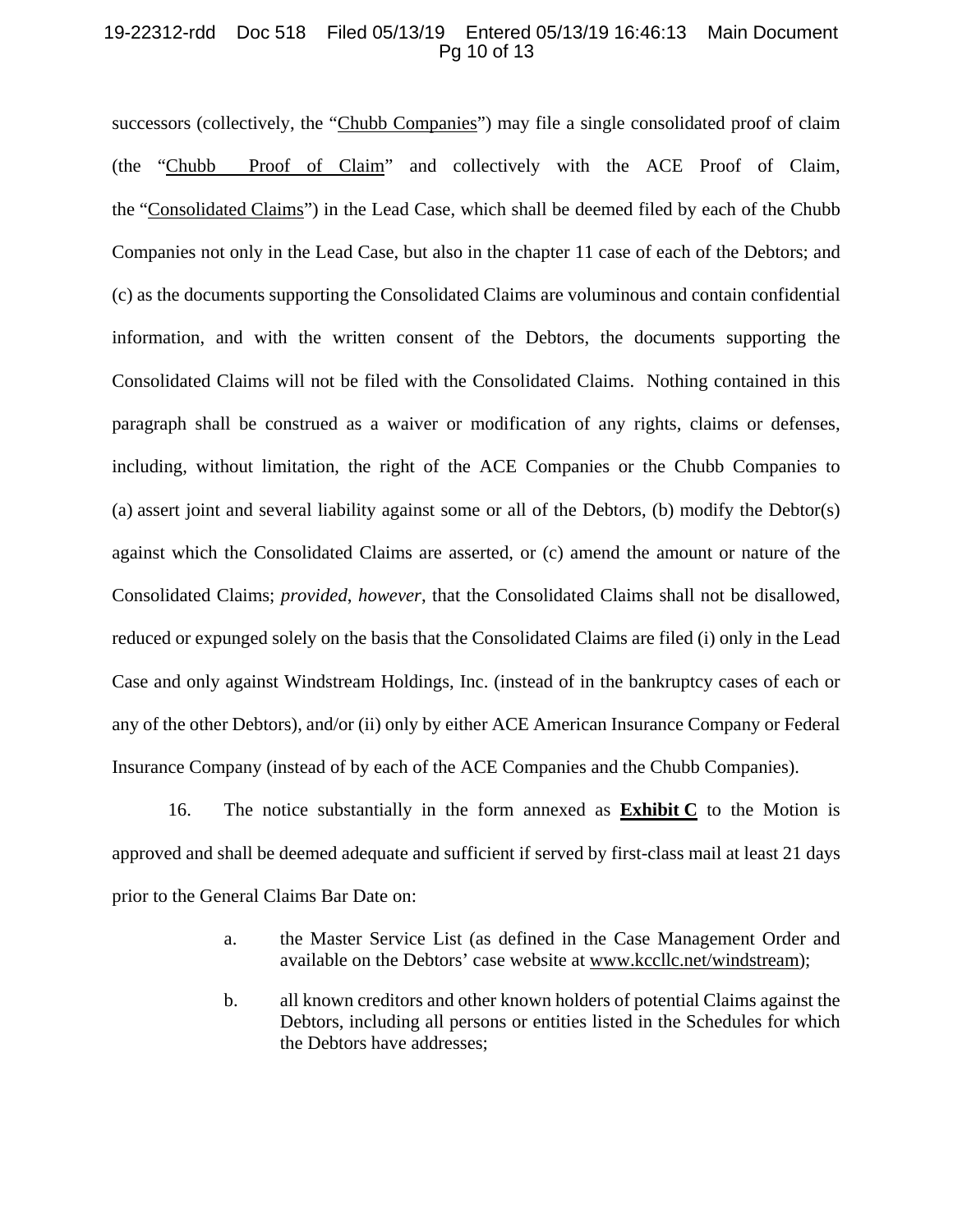- c. all creditors and other known holders of claims against the Debtors as of the date of entry of the Bar Date Order, including all entities listed in the Schedules as holding claims against the Debtors;
- d. all entities that have filed proofs of claim in these chapter 11 cases as of the date of the Bar Date Order;
- e. all known non-Debtor equity and interest holders of the Debtors as of the date the Bar Date Order is entered;
- f. all entities who are party to executory contracts and unexpired leases with the Debtors;
- g. all entities who are party to litigation with the Debtors;
- h. all current and former employees (to the extent that contract information for former employees is available in the Debtors' records);
- i. all regulatory authorities that regulate the Debtors' businesses, including consumer protection, environmental, and permitting authorities; and
- j. all taxing authorities for the jurisdictions in which the Debtors maintain or conduct business.

17. After the initial mailing of the Bar Date Notices and Proof of Claim Forms, the Debtors may, in their discretion, make supplemental mailings of notices, including in the event that: (a) notices are returned by the post office with forwarding addresses; (b) certain parties acting on behalf of parties in interest decline to pass along notices to these parties and instead return their names and addresses to the Debtors for direct mailing, and (c) additional potential claimants become known to the Debtors. In this regard, the Debtors may make supplemental mailings of the Bar Date Notices and Proof of Claim Forms in these and similar circumstances at any time up to 21 days in advance of the applicable Bar Date, with any such mailings being deemed timely and the appropriate Bar Date being applicable to the recipient creditors.

18. Pursuant to Bankruptcy Rules 2002(f) and 2002(*l*), the Debtors shall publish a form of the Bar Date Notice (modified as necessary but consistent with the requirements of the Guidelines), substantially in the form annexed as **Exhibit D** to the Motion, on one occasion in each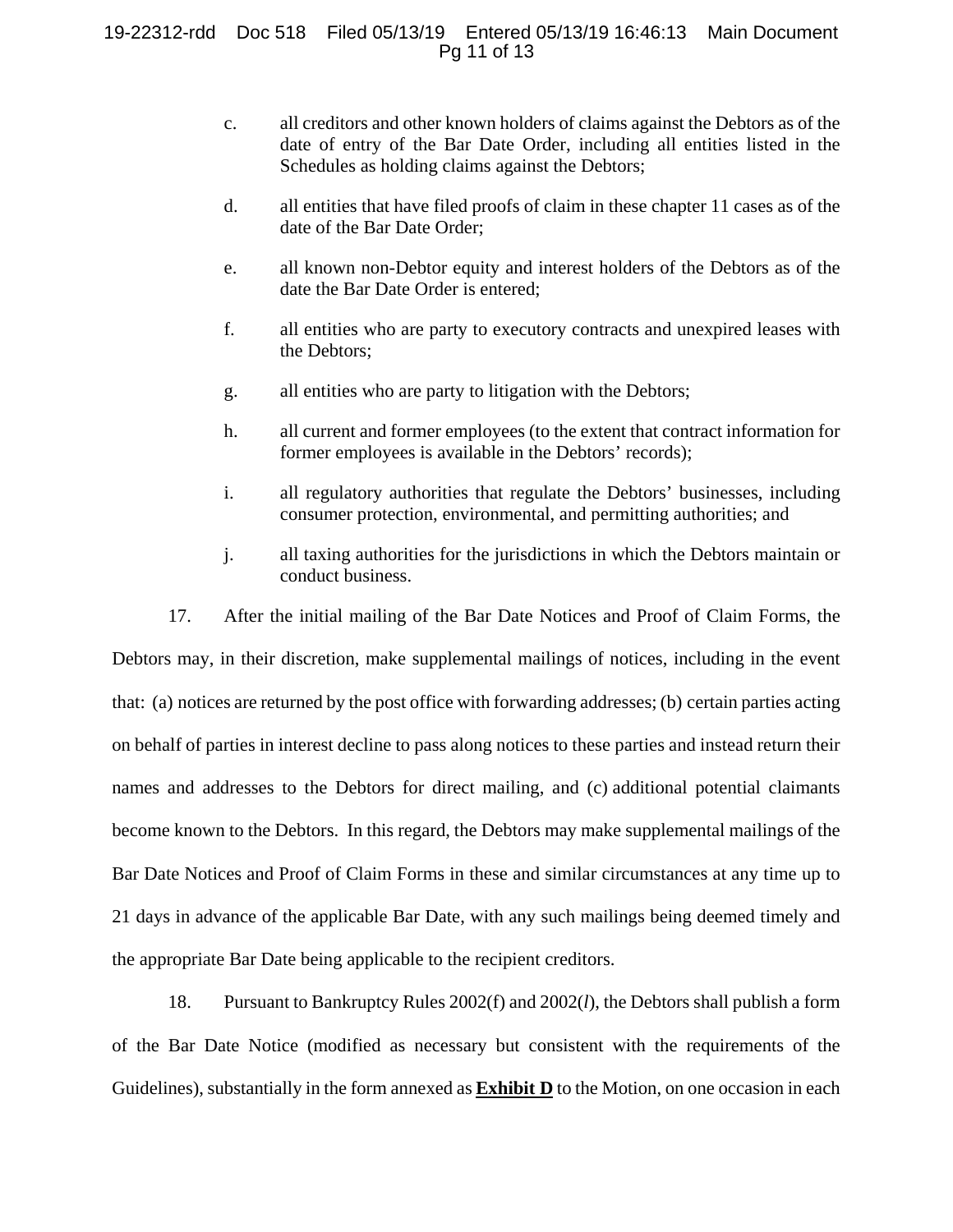#### 19-22312-rdd Doc 518 Filed 05/13/19 Entered 05/13/19 16:46:13 Main Document Pg 12 of 13

of the *USA Today (national edition)* and any such other publications that the Debtors deem appropriate and disclose in their Affidavit of Service at least 28 days prior to the General Claims Bar Date, which publication is hereby approved and shall be deemed good, adequate, and sufficient publication notice of the General Claims Bar Date.

19. Any person or entity who desires to rely on the Schedules will have the responsibility for determining that such person's or entity's Claim is accurately listed in the Schedules.

20. The Debtors' and their Notice and Claims Agent are authorized to take all actions and make any payments necessary to effectuate the relief granted pursuant to this Bar Date Order in accordance with the Motion.

21. Notice of the Motion as provided therein shall be deemed good and sufficient notice of such Motion and the requirements of Bankruptcy Rule 6004(a) and the Local Rules are satisfied by such notice.

22. Notwithstanding anything to the contrary, the terms and conditions of this Order are immediately effective and enforceable upon its entry.

23. Entry of this Bar Date Order is without prejudice to the right of the Debtors to seek a further order of this Court fixing a date by which holders of Claims or interests not subject to the General Claims Bar Date established herein must submit such Proofs of Claim or interest or be barred from doing so.